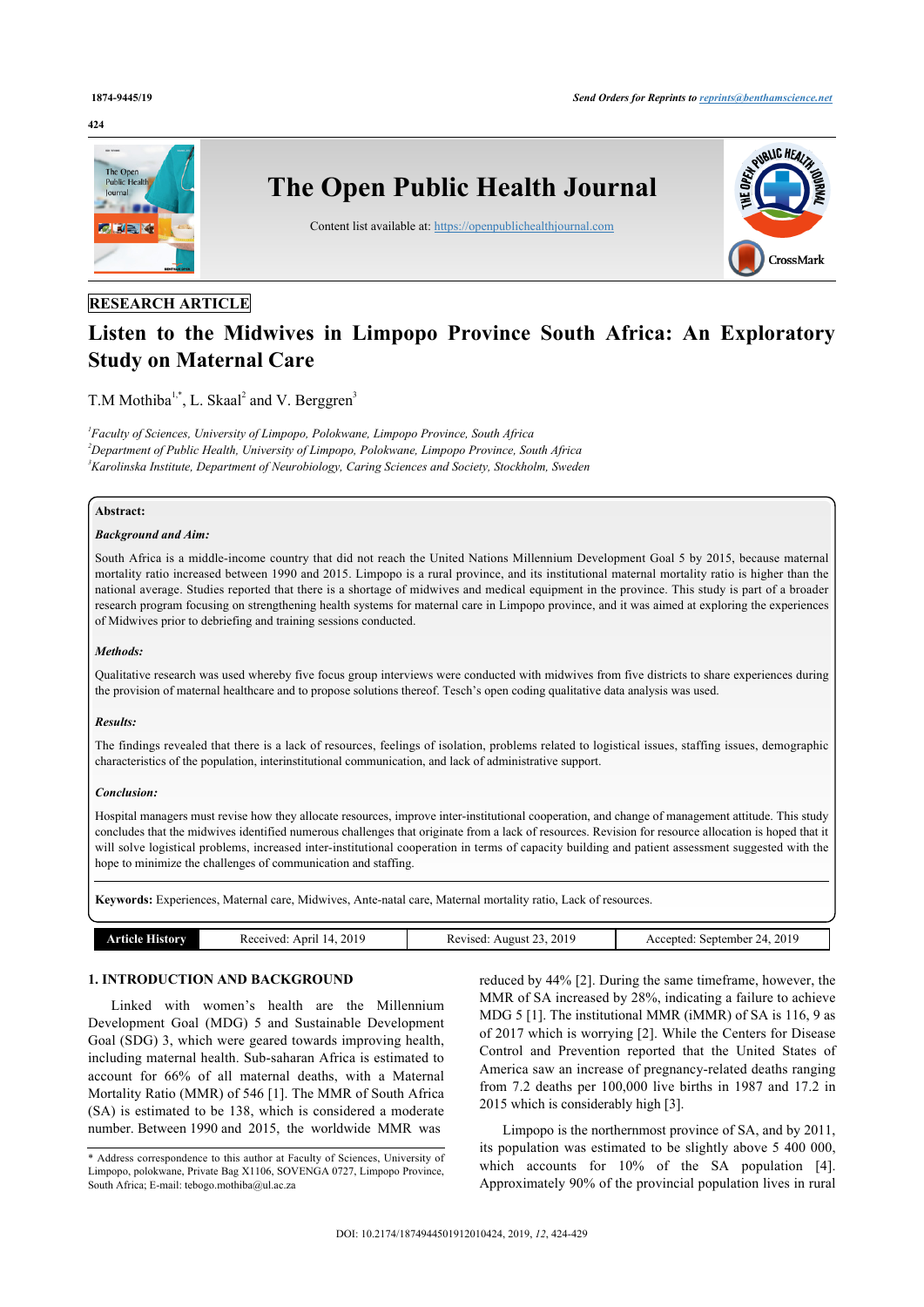areas, and almost 50% are younger than 15 years old [\[5](#page-5-4)]. The province accounted for 7.2% of the national gross domestic product in 2010 [\[6](#page-5-5)]. The unemployment rate of Limpopo was 38.9% according to the 2011 census [[4](#page-5-3)] and the province had the lowest average household income in SA [[6](#page-5-5), [7](#page-5-6)].

There is evidence of growing inequities in the maternal healthcare of SA. The nation-wide coverage of Ante-Natal Care (ANC) declined between 2008 and 2012 and the gap in access to these services between the poorest and the richest quartiles increased. Women under 20 years and those living in rural areas had markedly low ANC access,[[8](#page-5-7)] making the women of Limpopo a vulnerable group. Indeed, the iMMR of Limpopo is 130.2, which is far from the highest provincial number, but still 10.5% higher than the national average [\[2\]](#page-5-1).

In the previous years for about a decade, Maternal Mortality Reports have been published in the United Kingdom every three years, which consistently raised concerns about maternity care observed. The reports pointed out that observations of women during pregnancy, labour, delivery, and puerperium are either not being done or not being completed fully, or are not recorded on Early Warning Score systems which lead to complications that either passed unnoticed or are not escalated appropriately. This has resulted in delays in referral and intervention, which increased the risk of maternal morbidity or mortality [[2](#page-5-1)]. To avoid complications in pregnant women during labor and delivery, a study conducted by Sehhatie, Najjarzadeh, Zamanzadeh, and Seyyedrasooli[[8](#page-5-7)] concluded that the provision of one-to-one delivery care by midwives will improve birth outcomes and this type of care must be promoted at all costs. It was also indicated by Filby, McConville, and Portela [\[2](#page-5-1)] that in order to have positive maternal and birth outcomes, the important social, cultural, economic, personal, and professional challenges of midwives need to be prevented. In South Africa, a study conducted by Spencer, du Preez, and Minnie [[9](#page-5-8)] pointed out that there is a need to support midwives as they are experiencing organizational and personal challenges that might affect the provision of care during childbirth. According to Mashigo [\[5\]](#page-5-4), midwives in Tshwane South Africa also experience challenges such as shortage of staff, shortage of material resources, fear of decision making, and lack of management support, which lead to problems in the ethical conduct of duties. It was against this background that the study determined the challenges faced by midwives in Limpopo province when providing maternal care.

#### **1.1. Problem Statement**

Whilst other countries succeeded in reducing maternal mortality, Sub-Saharan countries, including South Africa, still struggle to reduce the total maternal mortality rate. It is reported that the majority of these deaths could have been prevented, if Health Care Workers were adequately trained to deal with emergencies, especially in rural areas like Limpopo province. According to NDoH [\[11](#page-5-9)], both KZN and Limpopo provinces were rated last of the list of all 9 provinces in reducing maternal mortality in South Africa, which means that there is an urgent need to improve on maternal service delivery in order to achieve a 0% mortality rate by 2020 in this province [[10\]](#page-5-10). Unfortunately, access to prevention, care, and treatment services for maternal emergencies remains a serious challenge in South Africa, and health systems are rarely designed to deal and provide exclusive maternal care in cases of emergencies, with negative attitudes of Health Care Workers posing a serious threat to service delivery [\[11](#page-5-9)].

# **1.2. Purpose of the Study**

The aim of this study was to determine the midwives' challenges on maternal Health outcomes in order to develop strategies to improve maternal outcomes in the Limpopo province of South Africa.

#### **1.3. Objectives of the Study**

The objectives of this study were to:

- Explore and describe experiences of midwives when providing maternal care in maternity care units of Limpopo province.
- Determine interventions to be employed to improve maternal care based on explorative results of the challenges experienced by midwives.

#### **2. MATERIALS AND METHODS**

#### **2.1. Study Site and Context**

The study was conducted in Limpopo province. The province is located in the north of the Republic of South Africa. The province is divided into five districts: Mopani, Capricorn, Waterberg, Sekhukhune, and Vhembe District. The midwives who participated in this study were from all 5 districts and worked in the delivery rooms either in hospitals or primary health care clinics.

This study constitutes a part of a collaborative research program funded by the South African Medical Research Council (SAMRC) and Swedish Research Council for Health, Working Life and Welfare (FORTE), which focuses on strengthening health systems for maternal care. As part of this program, workshops have been held to which SA midwives were invited to share their experiences and thoughts on maternal healthcare.

#### **2.2. Population and Sampling**

The study population was all midwives who are working in the delivery rooms of all the districts and worked in the delivery rooms either in hospitals or primary health care clinics.

Homogenous purposive sampling was used to include all midwives who participated in the five focus group interview sessions conducted. The sample was homogenous because only midwives who are working in the delivery rooms in all the districts either in hospitals or primary health care clinics were included in the interview sessions.

#### **2.3. Data Collection**

Data were collected through Focus Group (FG) interviews which were conducted in English because all midwives who were included are conversant with the language, and it is the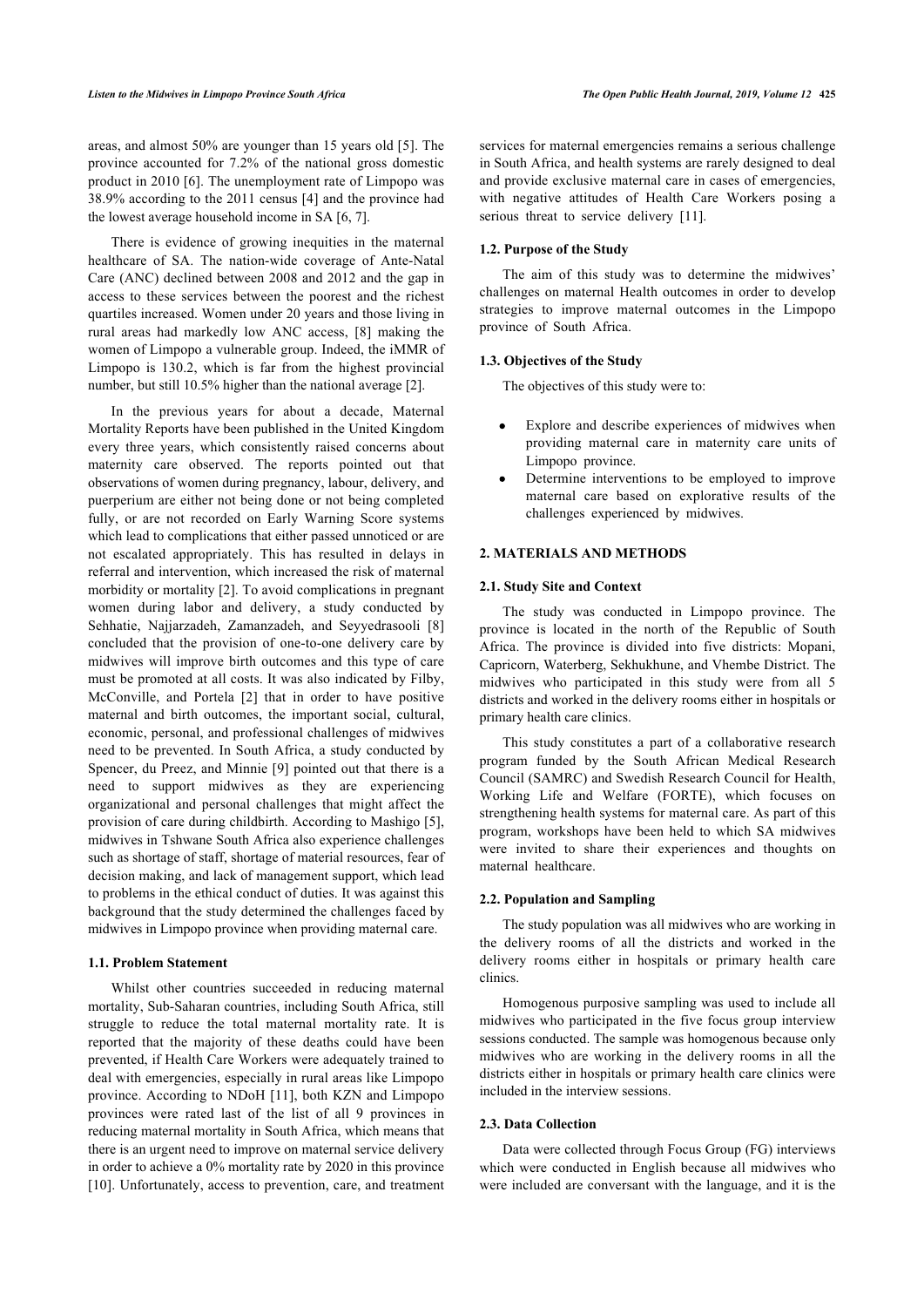medium of instruction. A total of five focus group interviews were conducted, one for each district in the Limpopo province. Several midwives participated and there were between 12 and 15 participants in each FG. In each FG, one of the participants was a manager in the district office. A voice recorder was used to capture all interview sessions conducted.

The study conforms with the principles of the Declaration of Helsinki, outlined by World Medical Association [\[12](#page-5-11)] under the umbrella of ethical clearance received for the whole collaborative research program from the Ethics Committee at the University of Limpopo (Research Ethics Number – TREC/117/2017: IR) and permission to collect data was sought with the Limpopo Department of Health Research Committee.

# **2.4. Trustworthiness**

The criteria for trustworthiness confirmed the credibility of the findings. Data were collected from midwives themselves, voice recordings were transcribed verbatim; as purposive sampling was used to include participants in the Focus Group intersessions, and the context of the study was described. Voice recordings were kept in the computer file with an opening code known by the researchers only. The reliability of the data rested on the midwives and their managers being interviewed as the providers of maternal care in Limpopo province maternity units [\[13](#page-5-12)].

#### **2.5. Data Analysis**

Data were analyzed using the eight steps of Tesch's open coding method as outlined in Creswell [[14\]](#page-5-13). The researchers got a sense of the whole by reading all the verbatim transcriptions. The researchers scaled-down the data collected to codes based on the existence or frequency of concepts used in the verbatim transcription and similar topics that emerged were grouped together and were clustered separately. The researchers abbreviated the topics that emerged as codes. These codes were written next to the appropriate segments of the transcription. The researcher developed themes and sub-themes from coded data and the associated texts and reduced the total list by grouping topics that relate to one another to create meaning of the final themes and sub-themes.

# **3. RESULTS**

The findings reflected aspects that could be addressed in order to improve the care provided by midwives in the midwifery units; the themes and sub-themes are presented as follows:

# **3.1. Theme 1: Midwives' Challenges Experienced during the Provision of Care in the Maternity Unit**

Throughout the FG interview sessions conducted, there were similar challenges which were mentioned by the midwives in all the five districts of the province which lead the researchers to view the provision of maternal care in Limpopo province posing problems to midwives (Table**1**). This has emerged in the six subthemes which are presented as follows:

# *3.1.1. Shortage of Material and Human Resources Impedes the Provision of Quality Midwifery Care*

Midwives were concerned about the shortage of different resources which included a shortage of midwives who have to take care of women who are pregnant, in labour, delivery, and those in the puerperium stage. A midwife said: "*It is challenging to be expected to provide excellent maternity care whilst you do not have enough midwives in a day to cover a shift let alone those specialist midwives that we are dreaming of and we do not have. We are extremely short-staffed in the maternity ward*".

Another midwife who is experiencing the same challenge indicated that: "*We are short-staffed, and it is impossible to do all maternal observations as expected by midwifery books based on the theory that we learned from school*".

A midwife who has a shortage of material resources said: "*We are expected to provide quality care to pregnant women, but we do not even have enough gloves to do per vaginal examination nor soap to wash hands before and after such procedures*". A midwife who experienced shortage of material resources said: …… "*I am working at the deep rural clinics, and when you discover that the pregnant women in labour cannot successfully deliver at the clinics due to complications and you try calling the ambulance, they say ambulances are out they will send the one that will be first available*".

<span id="page-2-0"></span>**Table 1. Themes and sub-themes reflecting the challenges experienced by midwives in limpopo province during provision of maternal care and suggestions made by midwives themselves.**

| <b>Main themes</b>                                          | <b>Sub-themes</b>                                                            |  |
|-------------------------------------------------------------|------------------------------------------------------------------------------|--|
| 1. Midwives' challenges experienced during the provision of | 1.1 Shortage of material and human resources impedes the provision of        |  |
| care in maternity units                                     | quality midwifery care                                                       |  |
|                                                             | 1.2 Poor versus lack of autonomy in decision making by managers              |  |
|                                                             | 1.3 Existing negative attitudes leading to poor provision of maternity care  |  |
|                                                             | 1.4 Experienced overcrowding of women in maternity units leading to the      |  |
|                                                             | provision of substandard care                                                |  |
|                                                             | 1.5 Lack of knowledge by midwives observed                                   |  |
|                                                             | 1.6 Lack of management support to midwives problematic                       |  |
| 2. Suggestions made by midwives geared towards improving    | 2.1 Benchmarking should be done with countries having the same               |  |
| maternal care                                               | challenges                                                                   |  |
|                                                             | 2.2 A need for more in-service education and on-the-job training outlined    |  |
|                                                             | 2.3 An outline that debriefing for midwives is necessary for them to execute |  |
|                                                             | their duties maximally                                                       |  |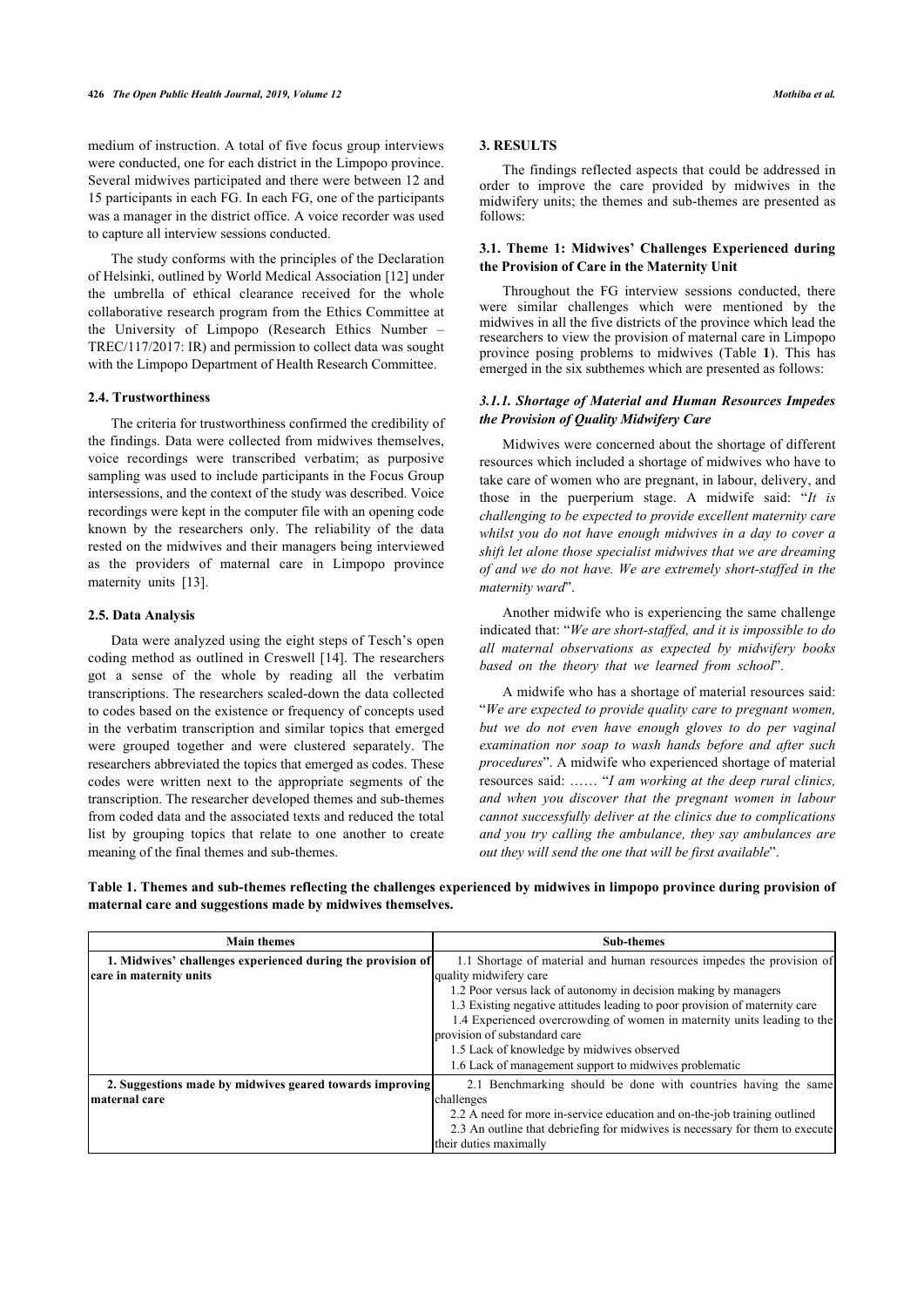# *3.1.2. Poor Versus Lack of Autonomy in Decision Making by Managers*

The midwives were concerned in all facilities about the lack of decisiveness and autonomy that their managers have, and which affects how they should provide care in their work environment. This was confirmed by the following statements: "*Our immediate managers are scared to take decisions always, it is like they do not have the power to execute their activities*". Another midwife with the same opinion said: "*Managers that we have cannot take decisions. They will always indicate that they are still going to ask what to do from their seniors, imagine if the decision must be taken at that time. This retards care provided by midwives*".

# *3.1.3. Existing Negative Attitudes Leading to Poor Provision of Maternity Care*

During the focus group sessions, it was indicated that there is an observation made in the labour wards that nurses and doctors do not always have a good working relationship as they often argue over work-related issues. This was indicated by the following excerpts: "*Jooooo! Midwives and doctors fight a lot, firstly they will fight because the doctor did not respond timeously when he/she was called to come and attend to a women in labour who is complicating; secondly they will fight about the fact that sometimes doctors do not want to take quick decision for example when a women should be taken straight away for caesarean section because she has passed an action line maybe*". Another midwife who had made the same observation said: "*Doctors do not always come when they are called; they want to give telephonic instructions and when a midwife refuses then they will fight each other sometimes.*"

# *3.1.4. Experienced Overcrowding of Women in Maternity Units Leading to the Provision of Substandard Care*

There is a concern raised by midwives relating to the numbers of women they are admitting into the labour units, which is an impossible workload with the total number of midwives they have. The total number of women admitted end up receiving care that is not of quality. This was voiced by midwives who said: "*We admit large numbers of women in maternity units which we are unable to manage because we have shortage of midwives and moreover shortage is extreme to specialist midwives who can manage some of the complications whilst waiting for the doctors' intervention*".

Another midwife in support said: "*We have large numbers of women who are pregnant and in labour that we are admitting and we cannot manage, and this poses a serious problem because it means we are not managing and this leads to us not doing the right things which at the end of the day we lead us into trouble*". Another midwife said: "*We admit a lot of women that we cannot manage especially in the tertiary hospitals and most of them are admitted with complications*".

#### *3.1.5. Lack of Knowledge by Midwives Observed*

A concern was raised mostly by the managers participating in the focus groups that many of the midwives in the maternity wards seem to be lacking knowledge on how to use existing maternal care protocols, which will guide their practice. This

was confirmed by the following excerpts: "*We have observed during visits in maternity wards that most midwives are just working, but they do not have enough insights of the protocols which exists to guide them when monitoring pregnant women in labour for example. When you ask them, they do not know*".

Another midwife who shares the same sentiments said: "*Midwives do not know how to deal with complicated cases whilst still waiting for medical intervention though they have maternity guidelines readily available for them*".

# *3.1.6. Lack of Management Support to Midwives Problematic*

The midwives voiced with sadness that they lack support from management and what they get is criticism if something in the maternity wards goes wrong. This was, for example, expressed in the following excerpts: "*The management always pins mistakes to us; they do not really care about us though we are working in a strenuous environment*".

Another midwife said: "*Our managers are rude to us; they do not support us, and they always shout at us in front of patients, and this is bad because it makes us stressful*".

# **3.2. Theme 2: Suggestions by Midwives Geared Towards Improving Maternal Care**

In order to overcome the challenges experienced by the midwives, there are several suggestions that they themselves made towards getting rid of some of the negative things they experience. This has emerged in the subthemes of this theme.

# *3.2.1. Benchmarking Should be Done with Countries Having the Same Challenges*

One of the suggestions from the focus groups was that because countries have different challenges when benchmarking is done, it should be with the country that has the same maternal health challenges. This was raised by the midwife who said: "*We cannot benchmark with the first world countries like Sweden in Europe; such countries do not know what we are experiencing; therefore, we need to benchmark with countries like Botswana and Lesotho*".

Another midwife with the same opinion indicated that: "*We need to be realistic here because we are in Africa; therefore, we need not compare our maternal problems with those of Europe because their birth rate is even low*".

# *3.2.2. A Need for more In-service Education and On-the-job Training Outlined*

Midwives emphasized that they need to have more knowledge related to existing protocols and new developments in midwifery care; therefore, they will appreciate it if there could be continuous in-service education and on-the-job training in maternity units. This was pointed out by a midwife who said: "*We need to get training whilst working all the time, especially with the protocols that are in use in order to avoid mistakes that might occur*".

Another midwife indicated that: "*I specifically think that in-service education sessions will assist in updating our knowledge*".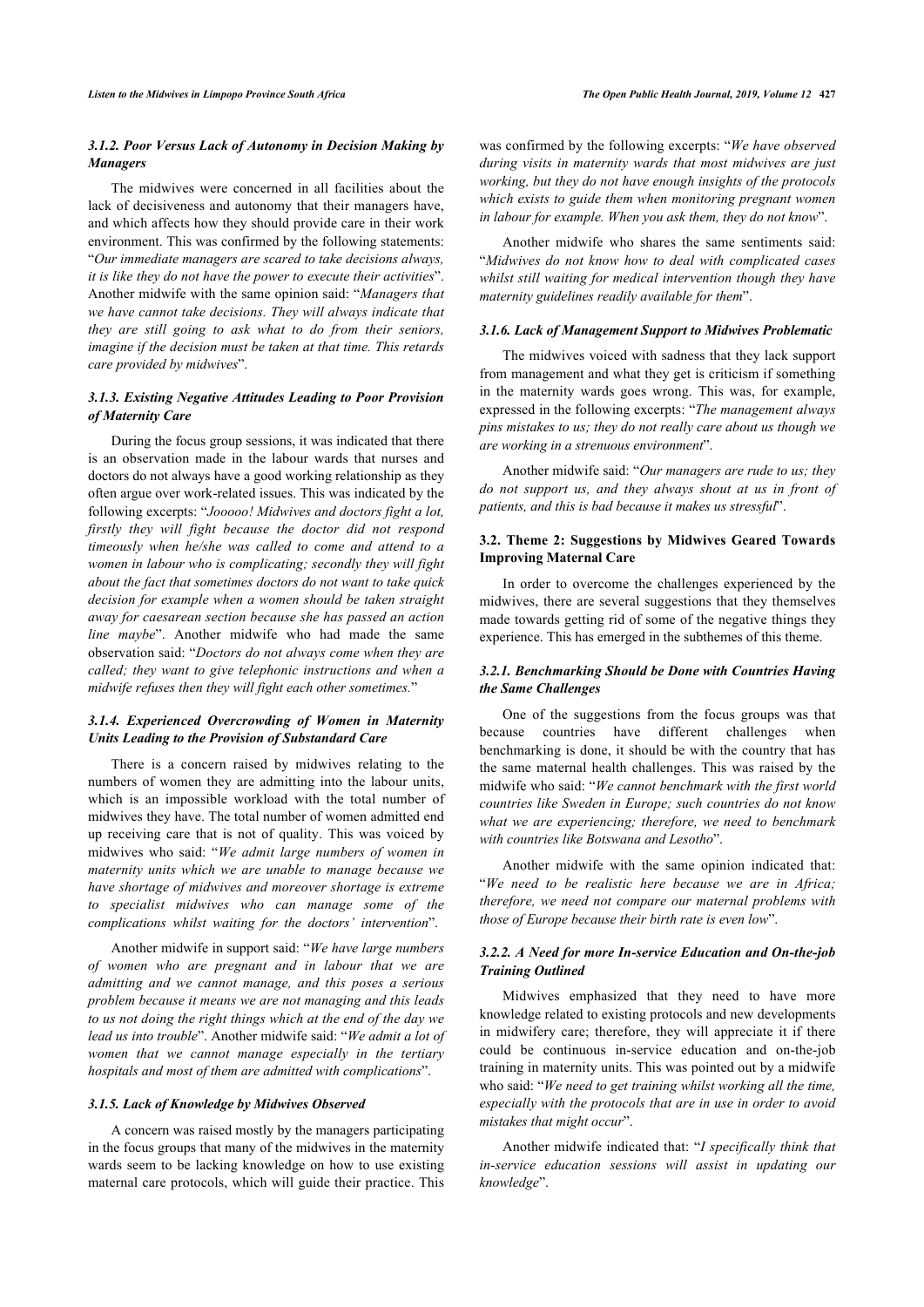# *3.2.3. An Outline that Debriefing for Midwives is Necessary for them to Execute their Duties Maximally*

In all interview sessions conducted, it was clear that the midwives are stressed by the environment they are working in. This was confirmed by the following excerpts: "*All midwives that you see here we must be debriefed one at a time because we have several challenges at work and even at work and this affects our work*".

Another midwife said: "*We need debriefing which is accompanied by body massage because we are too stressed to be fruitful at work*".

### **4. DISCUSSION**

These findings of challenges in maternal health care are similar to those described by a recent systematic review published in 2018 that identified several barriers for the out of hospital emergency care in low and middle-income countries. Among the findings were poor communication, poor access to ambulance vehicles, lack of equipment, and lack of skills among emergency medical services (EMS) personnel. The study concluded that the focus of improvement should be on access, means of transport, and training [\[4\]](#page-5-3). These solutions comply well with the suggestions to take measures from the midwives in this study.

Lacking communication, competence, and management were some of the findings of this study. An investigation at the Limpopo provincial hospital suggests that the hospital's high MMR might originate from low-quality care of the peripheral district hospitals due to lack of competence and poor referral systems. That investigation also states that the provincial hospital is understaffed and lacks equipment [\[7\]](#page-5-6). Also, the participating midwives in this study complained about a shortage of resources. Another study at a district hospital in South Africa found that there was a critical shortage of equipment and that the available equipment was of low quality. They concluded that in order for quality care to be provided, functional equipment needs to be provided[[6\]](#page-5-5). Measures should also be taken against the lack of vehicles as previous studies have pointed out [\[4\]](#page-5-3).

When it comes to suggestions, the midwives questioned benchmarking with countries that have different challenges in maternal health rather with countries with similar problems. Benchmarking in history is a term from the business field, and the aim was to collaborate in order to compare practice and to evaluate if the outcomes will be able to change current practices[[15\]](#page-5-14).

In addition, the midwives in this study suggested counselling as one of the measures to handle the present overwhelming situation in maternal health care. No other studies were found with those results, and further research in this regard is needed. More knowledge is needed to attend to the experienced situation and other studies presented high MMR and possible moves to improve the situation have not to be compromised.

### **5. METHODOLOGICAL CONSIDERATIONS**

The trustworthiness of a qualitative study can be evaluated

in terms of credibility, dependability, and transferability [\[15](#page-5-14)]. The credibility of this study might be strengthened by the heterogeneity among the midwives regarding age, first language, and years of practice, and participants were from hospitals and primary health care clinics; however, no participants were from the private sector.

To further strengthen credibility, representative quotations were used to demonstrate the findings. The credibility might also be compromised when a convenience sampling method was used, but in this study, purposive sampling was used to include participants. The transferability of the study is of the author's opinion that the main findings are likely to be transferable to midwives in the northern districts of South Africa.

#### **CONCLUSION AND RECOMMENDATION**

Previous research has already shown high MMR in the north of South Arica. The present study shows that midwives in Limpopo suffer from a variety of challenges regarding the situation in maternal healthcare. Building on the midwive's perspective, measures should be taken for quality care to be provided; functional equipment needs to be provided, manpower and skills should be increased. Interinstitutional communication, cooperation in terms of capacity building and patient assessment should be improved, as should the revision of resource allocation, as suggested by the midwives. To listen to the midwives might open up a move to attend to the present situation in maternal health care.

# **ETHICS APPROVAL AND CONSENT TO PARTICIPATE**

The ethical clearance received for the whole collaborative research program from the Ethics Committee at the University of Limpopo (Research Ethics Number - TREC/117/2017: IR) and permission to collect data was sought with the Limpopo Department of Health Research Committee.

# **HUMAN AND ANIMAL RIGHTS**

No animals were used in this research. All human research procedures followed were in accordance with the ethical standards of the committee responsible for human experimentation (institutional and national), and with the Helsinki Declaration of 1975, as revised in 2013.

# **CONSENT FOR PUBLICATION**

Informed consent was obtained from all participants prior to data collection.

# **AVAILABILITY OF DATA AND MATERIALS**

Due to confidentiality issues, it is not permitted to share the data.

#### **FUNDING**

The study is funded by the South African Medical Research Council SAMRC.